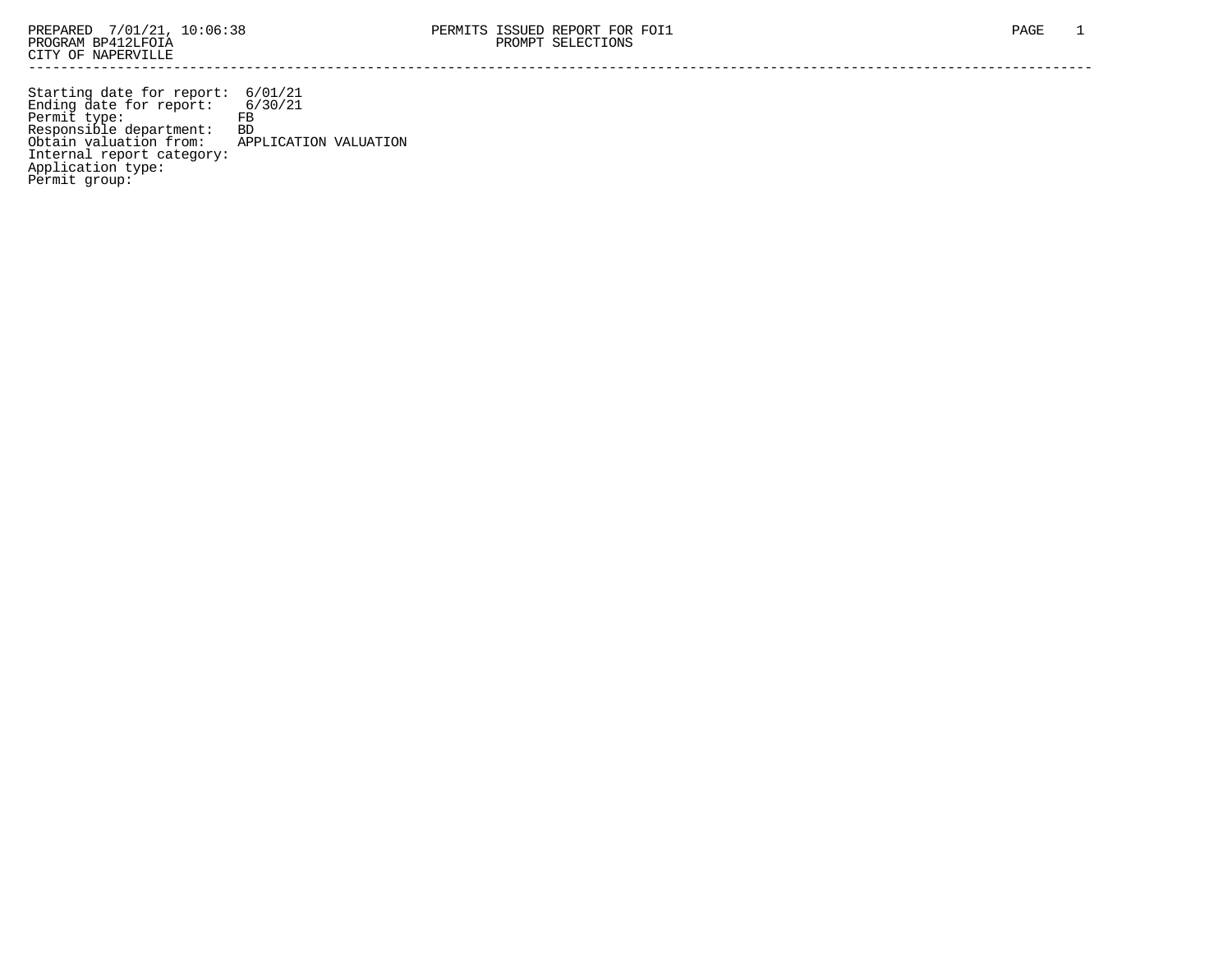## PREPARED 7/01/21, 10:06:38 PERMITS ISSUED REPORT PAGE 1<br>PROGRAM BP412LFOI1 PROGRAM PROGRAM BP412LFOI1 PROGRAM BP412LFOI1 6/01/21 THRU 6/30/21 CITY OF NAPERVILLE **Example 20** CITY OF NAPERVILLE PERMIT TYPE - FB FINISHED BASEMENT OBTAINED VALUATION FROM APPLICATION VALUATION

| APPLICATION APPLICATION TYPE AND DESCRIPTION<br>DATE<br>VALUATION                                                                                                                                                                                                                                                                                                                                                                                                                   | Parcel Number                               | PROPERTY OWNER/<br>CONTRACTOR                  |
|-------------------------------------------------------------------------------------------------------------------------------------------------------------------------------------------------------------------------------------------------------------------------------------------------------------------------------------------------------------------------------------------------------------------------------------------------------------------------------------|---------------------------------------------|------------------------------------------------|
| 17-00000515 RAD RES ADDITIONS (NEW SQ FTG)                                                                                                                                                                                                                                                                                                                                                                                                                                          | 1010 FERNCROFT CT                           |                                                |
| Contractor #: 630-393-4342                                                                                                                                                                                                                                                                                                                                                                                                                                                          |                                             |                                                |
| -----------                                                                                                                                                                                                                                                                                                                                                                                                                                                                         |                                             |                                                |
| 21-00000078 SFR SINGLE FAMILY RESIDENCE                                                                                                                                                                                                                                                                                                                                                                                                                                             | 2239 WENDT CR                               |                                                |
| $\begin{array}{cccc}\n-2 & -2 & -2 & -2 \\ \text{Contractor} & +2 & 630 - 428 - 4800 & & \end{array}$ \$751625                                                                                                                                                                                                                                                                                                                                                                      |                                             |                                                |
| STRUCTURE - 000 000 SFR<br>RUCTURE - UUU UUU SFR<br>PERMIT TYPE -     FB   00 FINISHED BASEMENT                                                                                                                                                                                                                                                                                                                                                                                     |                                             |                                                |
| . <u>.</u><br>21-00000334 SFR SINGLE FAMILY RESIDENCE                                                                                                                                                                                                                                                                                                                                                                                                                               | 1210 CHATEAUGAY AV                          |                                                |
| $---------2/05/21$ \$350000<br>Contractor #: 815-436-1188                                                                                                                                                                                                                                                                                                                                                                                                                           |                                             | D-08203070180000N121 -117 MIKOLS CONSTRUCTION  |
| $\begin{array}{cccc} \texttt{STRUCTURE} & - & 000 & 000 & \texttt{SFR} \\ \texttt{PERMIT} & \texttt{TPE} & - & \texttt{FB} & 00 & \texttt{FINISHED BASEMENT} \end{array} \qquad \begin{array}{cccc} \texttt{ISSUE} & \texttt{DATE} \\ \texttt{6/09/21} \end{array} \qquad \begin{array}{cccc} \texttt{ISSUE} & \texttt{DATE} \\ \texttt{6/09/21} \end{array} \qquad \begin{array}{cccc} \texttt{SUBCONTRACTOR(S)} & \texttt{SUBCONTRACTOR(S)} \\ \texttt{SUBCONTRACTOR(S)} & \text$ |                                             |                                                |
| 21-00000845 SFR SINGLE FAMILY RESIDENCE                                                                                                                                                                                                                                                                                                                                                                                                                                             | 321 W FRANKLIN AV                           |                                                |
| $\frac{3}{18/21}$ $\frac{5784000}{100}$<br>Contractor #: 630-844-6020                                                                                                                                                                                                                                                                                                                                                                                                               |                                             | D-07134020110000N536 -84 MUELLNER CONSTRUCTION |
| STRUCTURE - 000 000 SFR<br>PERMIT TYPE - FB 00 FINISHED BASEMENT                                                                                                                                                                                                                                                                                                                                                                                                                    | ISSUE DATE SUBCONTRACTOR(S)<br>6/04/21      |                                                |
| 21-00001226 RAL RES ALTERATIONS/REMODLING (NO NEW SO FTG) 907 CENTURY FARM LN                                                                                                                                                                                                                                                                                                                                                                                                       |                                             |                                                |
| $\frac{4}{9/21}$ \$35642<br>Contractor #: 630-698-8354                                                                                                                                                                                                                                                                                                                                                                                                                              | D-07121090030000N1312-38 M.T. MCCAW         |                                                |
| STRUCTURE - 000 000 FINISHED BASEMENT<br>PERMIT TYPE - FB 00 FINISHED BASEMENT<br>-----------                                                                                                                                                                                                                                                                                                                                                                                       | ISSUE DATE SUBCONTRACTOR(S)<br>6/21/21      | BRISKO ELECTRIC<br>BAKO PLUMBING INC           |
| 21-00001451 RAL RES ALTERATIONS/REMODLING (NO NEW SQ FTG) 2921 GYPSUM CR                                                                                                                                                                                                                                                                                                                                                                                                            |                                             |                                                |
| $--------- 4/20/21$<br>\$42000<br>Contractor #: 630-216-9714                                                                                                                                                                                                                                                                                                                                                                                                                        | W-01031040741006N1325-184 TAKE 2 REMODELING |                                                |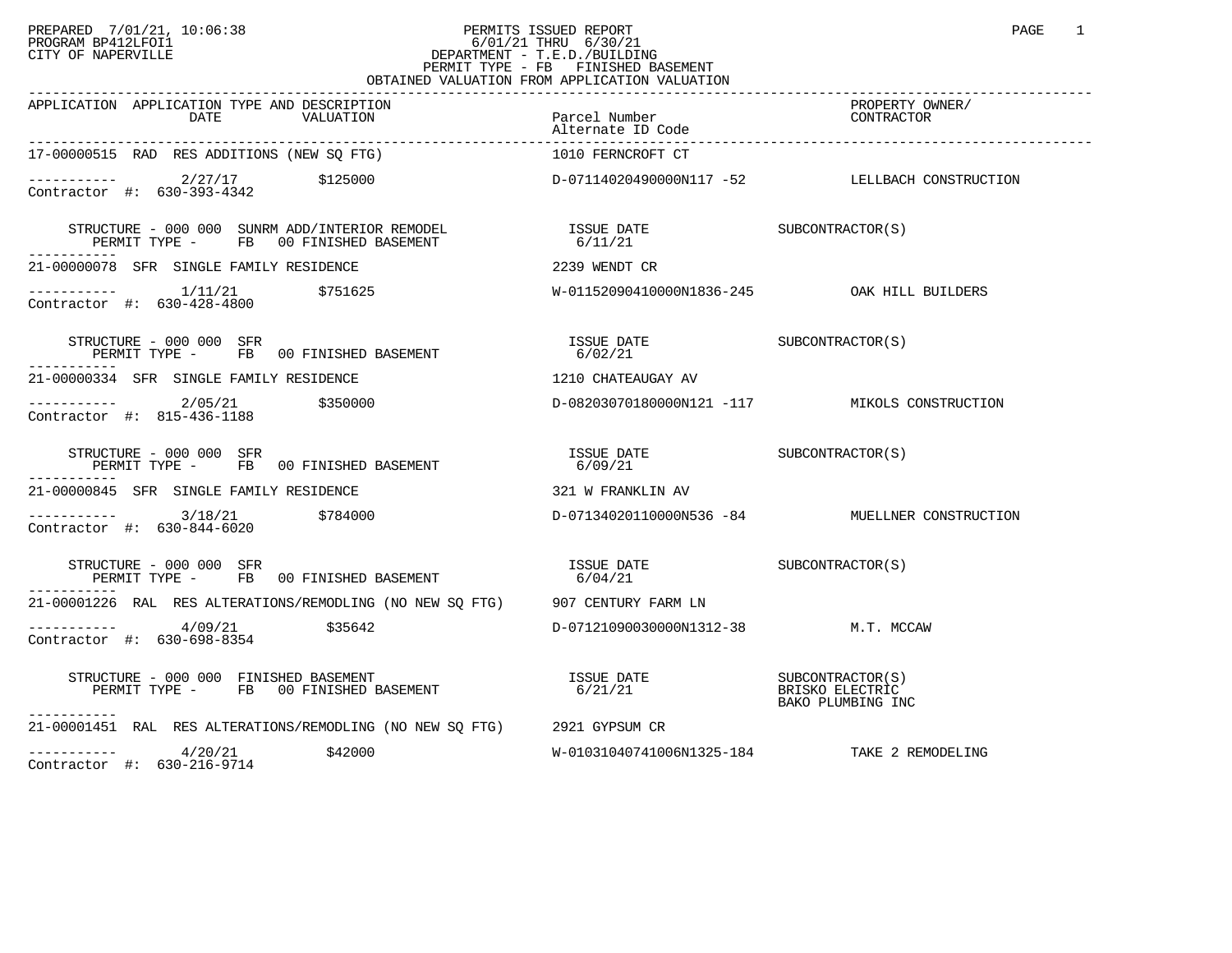## PREPARED 7/01/21, 10:06:38 PERMITS ISSUED REPORT PAGE 2<br>PROGRAM BP412LFOI1 PAGE 2 PROGRAM BP412LFOI1 6/01/21 THRU 6/30/21 CITY OF NAPERVILLE **Example 20** CITY OF NAPERVILLE PERMIT TYPE - FB FINISHED BASEMENT OBTAINED VALUATION FROM APPLICATION VALUATION

| APPLICATION APPLICATION TYPE AND DESCRIPTION<br>DATE<br>VALUATION                                                 | Parcel Number<br>Alternate ID Code           | PROPERTY OWNER/<br>CONTRACTOR                                |
|-------------------------------------------------------------------------------------------------------------------|----------------------------------------------|--------------------------------------------------------------|
| 21-00001451 (CONTINUED)                                                                                           |                                              |                                                              |
| STRUCTURE - 000 000<br>PERMIT TYPE - FB 00 FINISHED BASEMENT<br>-----------                                       |                                              | ENCORE ELECTRIC, INC                                         |
| 21-00001698 RAL RES ALTERATIONS/REMODLING (NO NEW SQ FTG) 651 S WRIGHT ST                                         |                                              |                                                              |
| $------- 4/28/21$ \$50000<br>Contractor #: 708-473-7430                                                           | D-08192140210000N50 -101 FN CONSTRUCTION     |                                                              |
| STRUCTURE - 000 000 BASEMENT<br>UCIONE - 000 000 BASEMENT<br>PERMIT TYPE - FB 00 FINISHED BASEMENT<br>----------- | ISSUE DATE<br>6/02/21                        | SUBCONTRACTOR(S)<br>NEW WAY ELECTRIC<br>SELECT PLUMBING CORP |
| 21-00001855 RAL RES ALTERATIONS/REMODLING (NO NEW SQ FTG) 2524 BALSAM COVE RD                                     |                                              |                                                              |
| $\frac{5}{105}$ \$30000<br>Contractor #: 708-201-7366                                                             | D-07091090100000N1762-032 BUILDUP GROUP, INC |                                                              |
| STRUCTURE - 000 000 BASEMENT FINISH<br>PERMIT TYPE - FB 00 FINISHED BASEMENT                                      |                                              | GOLDSMITH ELECTRIC                                           |
| 21-00002415 RAL RES ALTERATIONS/REMODLING (NO NEW SO FTG) 511 BOVIDAE CR                                          |                                              |                                                              |
| $\frac{6}{01/21}$ \$39286<br>Contractor #: 630-250-7777                                                           |                                              | D-07254060380000N637 -144 DESIGN FIRST BUILDERS              |
| STRUCTURE - 000 000 BASEMENT FINISH<br>PERMIT TYPE - FB 00 FINISHED BASEMENT<br>-----------                       | ISSUE DATE SUBCONTRACTOR(S)<br>6/24/21       | BAKO PLUMBING INC<br>G.R. ELECTRICAL SERVICES                |
| 21-00002425 SFR SINGLE FAMILY RESIDENCE                                                                           | 4284 LACEBARK LN                             |                                                              |
| $---------$ 6/01/21 \$11000000<br>Contractor #: 630-369-4150                                                      |                                              | W-01174150030000N1711-256 KINGS COURT BUILDERS, INC          |
| STRUCTURE - 000 000 SFR<br>PERMIT TYPE - FB 00 FINISHED BASEMENT                                                  | ISSUE DATE<br>6/17/21                        | SUBCONTRACTOR(S)                                             |
| 21-00002428 RAL RES ALTERATIONS/REMODLING (NO NEW SQ FTG) 1863 RIVER RIDGE CR                                     |                                              |                                                              |
| $--------- 6/01/21$ \$41690<br>Contractor #: 630-364-0224                                                         |                                              | D-08321030240000N492 -162 CLEAN EDGE CONSTRUCTION            |